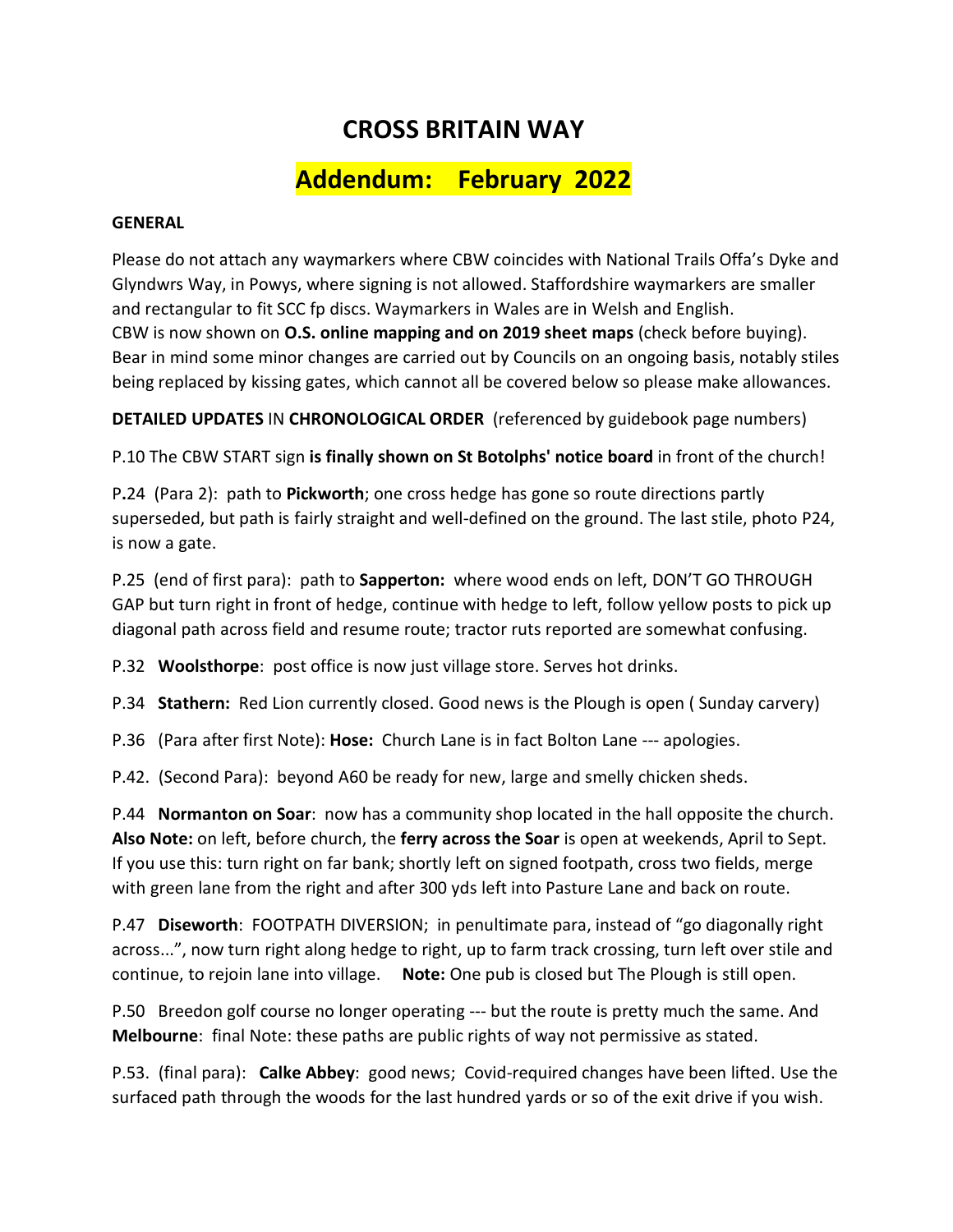P.55 **Ashby de La Zouch**: (Para2 line7): at "right/left over stream....", path now becomes a tarmac path serving new housing. Resume directions from: "continue past back gardens....".

P.57 **Moira:** (second line): unmade track is signed to Newfields Farm, and (line 7) yellow post not now signed Ivanhoe Way.

P.59: **Overseal**: Robin Hood pub has closed.

P61 **Rosliston:** the alternative route referred to in the Note, avoiding the stretch of Walton Rd, is now accessible **and is now part of the National Forest Way.** So now IGNORE ROUTE DIRECTIONS SHOWN ON MOST OF PAGE 61 and, instead, before leaving Rosliston: Just before Bulls Head, turn left between hedges onto surfaced path. Follow this with fence to left, then right/left over stream, and continue on left edge of field. Go through cross hedge past Redfern Wood signboard, then take left hand of two wide grassed paths, through cross hedge, across bridge over stream, and on through kissing gate on left hand bend. Through cross hedge and bear right aiming for right hand corner of field and go over stile at end of cross hedge. Bear left up to next field junction and turn right over stile. Continue on left hand edge of big field of crop, then through left hand corner to cross bridge over mini ravine(!). Aim diagonally up to top right hand corner of long field, go through and continue with hedge to left; soon through cross hedge, and go up next field to stile in overgrown left hand corner. Now go straight up across next field to stile in cross hedge then bear right aiming for far right corner. Over stile then follow track down right hand edge of field, and finally go through kissing gate to join lane on right, shortly before Walton on Trent. Follow footways into the village, bear right where road joins from left, and carry on down to main village junction. Go across into Station Lane opposite the White Swan PH and resume route directions (ie last two lines of P61).

P.67 **Hoar Cross**: middle para; **now, do not continue up hill** on road, but at village signboard, opposite tiny lane, turn left off road over stile (which has currently been reported to SCC because it is not in good condition--- if you feel this is too dangerous, please continue up the lane as per guidebook directions). Cross small paddock, go over stile to right of open barn, and soon go right over further stile. Go up through trees, over stile, then continue along left edge of field, through cross hedge, and continue until the path skirts shelters on left. Emerge over stile into lane at Bentilee Farm. Cross into farm drive to resume route (centre of para). **Note** a slight change here also. **To clarify**: from farm drive, go over (somewhat rickety) stile on right into field, then immediately over low electric fence; keep left past farm buildings along left edge of field, soon over stile in cross hedge; now aim for new double stile in next cross hedge, further along to the right than previously; after which, veer back towards left hand edge of field and continue with trees to left. Recent problems at Bentilee Farm are therefore resolved.

P.69 **Abbots Bromley:** B&B The Butter cross, Market Place 07793 503013 £90

P.69 **B5013 :** penultimate para; after Blithfield reservoir, when the footway ends, the next stretch of fairly busy road now has more limited verges, particularly for a the next 200 yds, to use to get off the road if need be. So, before hedgerow restarts on left, CROSS WITH CARE to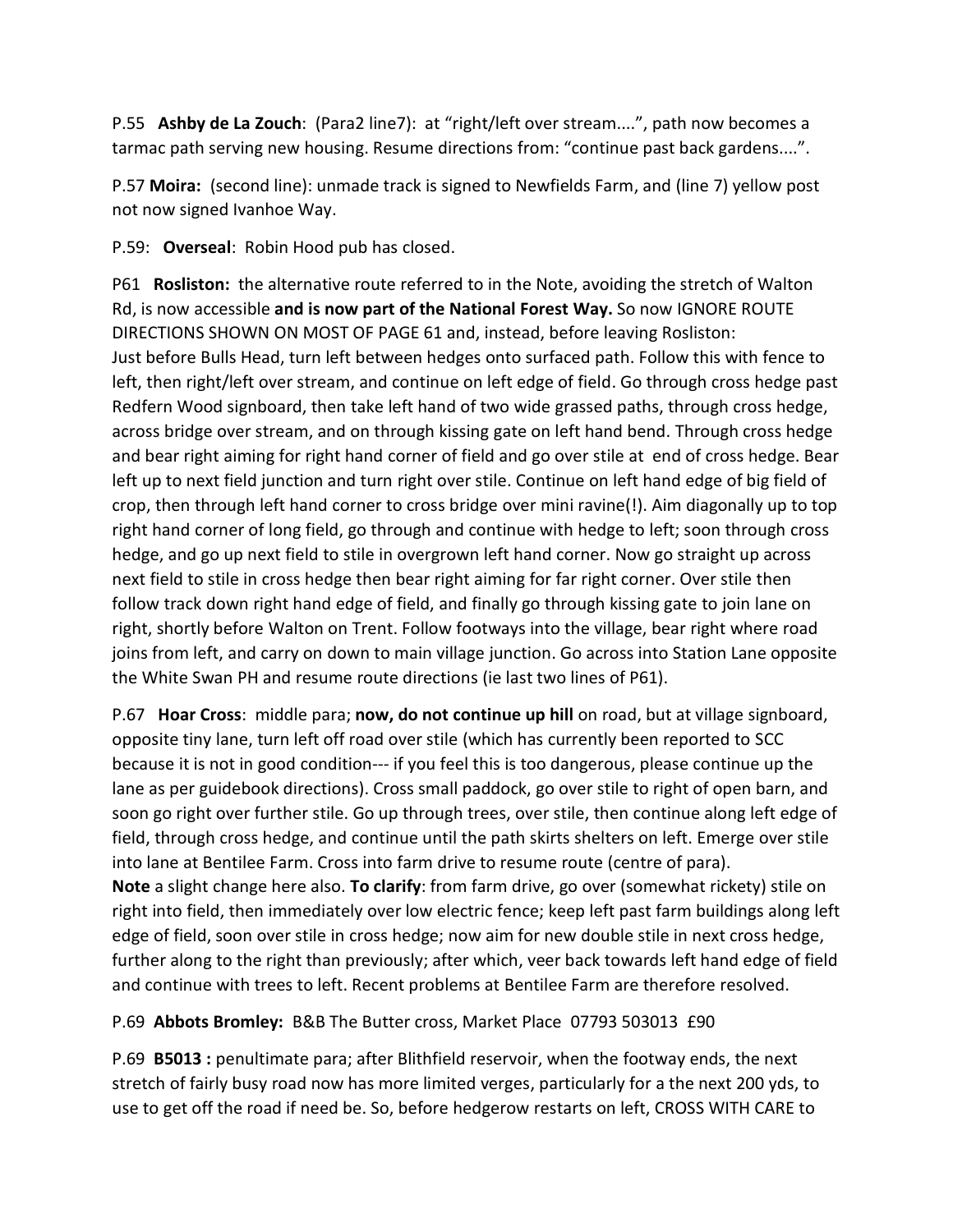right hand side where the hedges are more intermittent and PROCEED WITH GREAT CARE along right hand side of road until lane on right into Admaston, when wide verges are available again. Then CROSS WITH CARE BACK TO LEFT HAND SIDE before turn into Steenwood Lane.

P.72 **Little Haywood:** General Stores B&B (and two pubs but neither does food). Come off canal at Bridge 72 and turn right for 250 yds. 01889 881579 £85.

P.72 **Great Haywood:** High Meadows GH, 01889 882449 £75

P.72 **Shugborough : alternative path avoiding main road.** Final para; leaving on entrance drive before A513, at Estate signboard, take well-used path on right to cut out section of busy A513. Follow path uphill through edge of wood. Soon take left fork and continue uphill, then down to cross bridleway at the bottom, up again and continue, ignoring crosspaths. Go through SCC unmade car park, then tarmaced track that bears left downhill to A513. KEEP AS FAR RIGHT AS POSSIBLE TO INCREASE VISIBILITY TO LEFT AND CROSS WITH GREAT CARE! Then continue straight ahead up across grass to merge with parking area and Cannock Chase entrance up to the right to rejoin route, on line 3 at top of P.73. (Courtesy of CBW walker Ken Brockway)

P.73 **Cannock Chase**: (penultimate para before Note): there **is** now a sign at the right turn.

P.77 **Gailey**: ALTERNATIVE ROUTE; basically ignore the paragraph following the Note. **Instead**, **follow the directions contained in the Note**. So, DO NOT turn off the canal at Gailey Tower, but continue down the canal, leave at Bridge 78A, turn right on tarmac road, go over railway bridge and use Gravelly Way and its new footway to reach A449 to resume the route.

P.77 **Crateford Lane:** (11 lines up from bottom): no cut path in evidence Aug 2021.

P.80 (**Note** halfway down page): boggy section referred to now significantly improved.

P.82 (Near end of final para): careful not to miss the unsigned left turn which is only 20 yds past sharp right hand bend.

P 83 **Sutton Wood:** (Line 6 of para following **Note):** slight diversion here. Last section of path up to bungalow now closed off; so go through gap on left, head half left to double white gates visible, go through gap to right and turn left onto track, round right hand bend to resume route.

P.84 **Jackfield**: DIVERSION: final paragraph: the works to stabilise the hillside approaching Jackfield have finished, so now EITHER carry on past Maws Museum to the right on reinstated Severn Valley Way across newly landscaped hillside until it merges with road, then pass Jackfield church on the right and continue to rejoin route: OR, the better option and not possible at the time of writing the guidebook, if you turn right/left at Maws Museum to continue on the lane alongside, then turn right and immediately left off new access road to the Boat Inn, you can use the reinstated path down to and along the river, then shortly up steps into the tiny Church Lane in Jackfield then pass the front of Jackfield church to soon resume the route where village lane merges with lane from left.